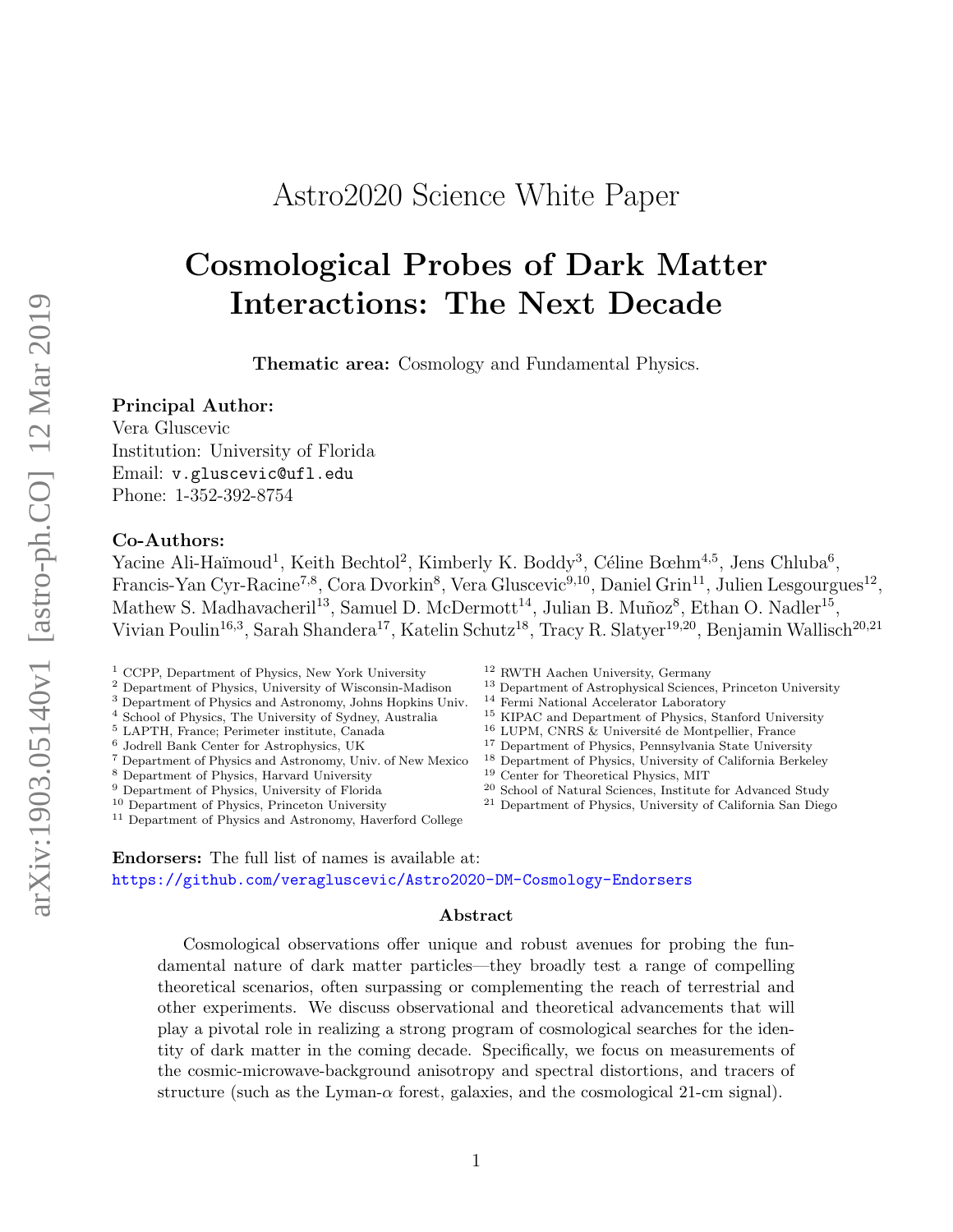## 1 Key Question: What is Dark Matter?

Observations of the Universe, from our Galactic neighborhood to the cosmological horizon, consistently testify that ∼85% of matter behaves as a cold non-collisional fluid that sources gravitational potentials and underpins structure on virtually all observable scales. Over the past decades, it has been confidently established that the main constituents of the dark matter (DM) component cannot be any known baryonic particles. The existence of DM thus implies new physics whose investigation centrally drives research at the intersection of modern astrophysics, cosmology, and particle physics.

A versatile range of laboratory experiments has been built worldwide to directly detect or produce some of the best-motivated particle candidates that could account for cosmological DM: WIMPs, WIMP-like particles, axions, etc; so far, they have no positive result. Astrophysical and cosmological observations provide the only evidence for the existence of DM and source a large portion of what is known about its properties: its stability on cosmological time scales, its apparent non-collisional nature, and its central role in the formation and growth of structure. Recently, those observations have also emerged as a powerful probe of DM microphysics, complementary in reach to laboratory experiments.

We focus on cosmological searches, whose key goal is to detect the effects of DM interactions on the structure and thermal history of the Universe, and use them to pin down the particle identity of DM. Cosmology is a versatile tool that can test broad classes of theoretical scenarios; here, we focus on DM interactions with known particles (baryons, photons, and neutrinos), interactions within the DM sector itself, and DM annihilations and decays.[1](#page-1-0) The next decade of observations will see a tremendous leap in sensitivity to each of them, in some cases, by many orders of magnitude in DM mass and interaction cross sections. Multiple observables—cosmic microwave background (CMB) anisotropy and spectral distortions, tracers of large-scale structure, and objects



<span id="page-1-1"></span>Figure 1: Approximate cosmological epochs and physical scales corresponding to different observables (spectral distortions are omitted for compactness of presentation; their origin lies to the left of the plot).

in our Galactic neighborhood—can all probe the same underlying microphysics throughout cosmic history, on a broad range of physical scales (Fig. [1\)](#page-1-1). Establishing a DM signal discovery and robustly testing its fundamental nature will rely on confirmation and consistency checks between different data sets. This will necessitate progress in understanding synergies between observables, and development of frameworks that enable their joint analyses to probe the same underlying DM microphysics. In addition, the

<span id="page-1-0"></span><sup>&</sup>lt;sup>1</sup>We note that other science white papers focus on scenarios in which DM consists of ultra-light axion-like particles, warm DM, primordial black holes, etc.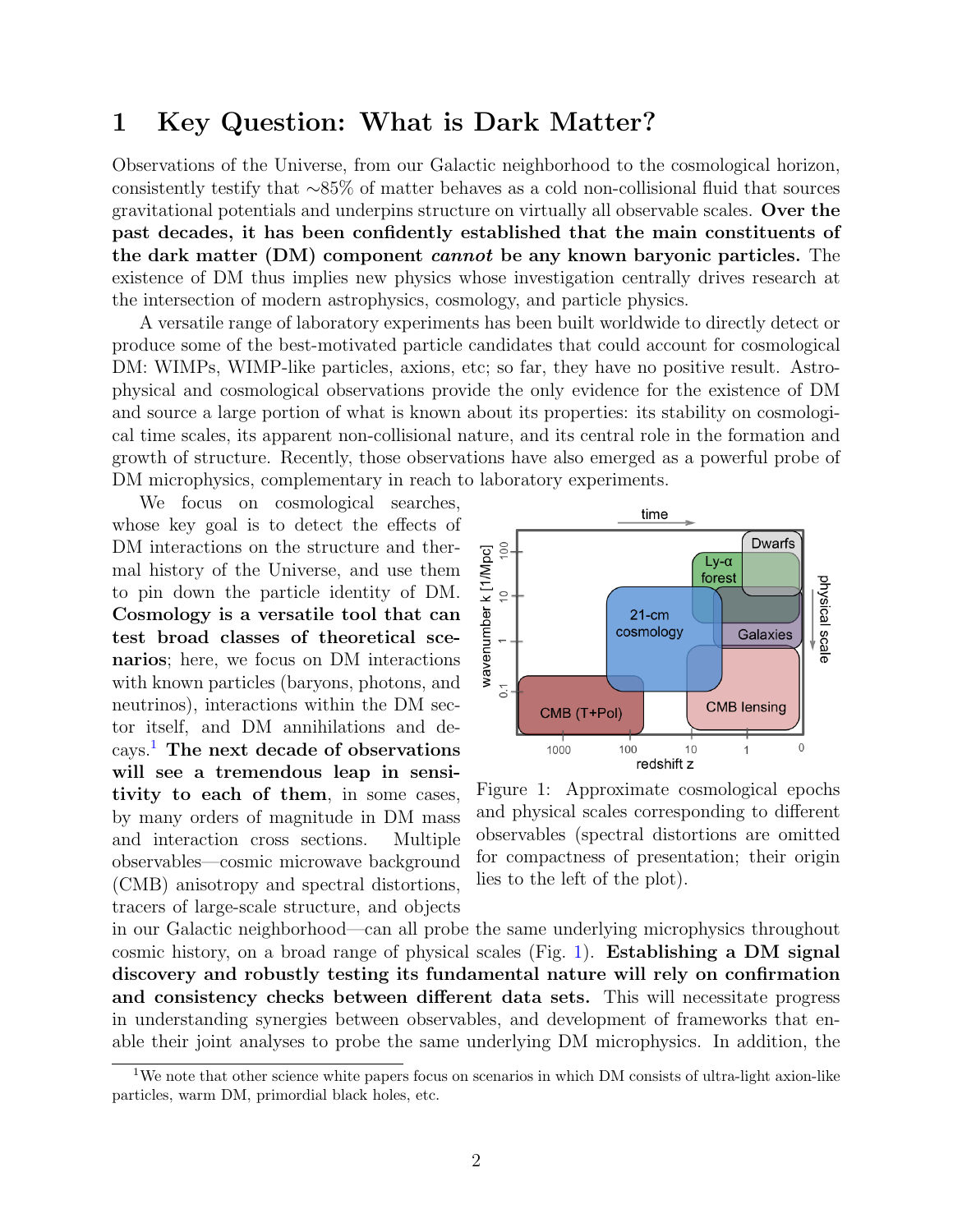DM search program with next-generation cosmological data will rely on accurate theoretical treatments of the formation and evolution of structure in non-standard cosmologies, and modeling of baryonic and other non-linear effects that present systematic uncertainties for DM parameter inference  $[1-3]$  $[1-3]$ . We summarize the future promise of cosmological measurements in search for the identity of DM, and conclude with a list of advancements that will be pivotal to their success in the coming decade.

## 2 Theory and Observations

### 2.1 Scattering with Baryons

In the standard model of cosmology DM is non-collisional, but elastic scattering between DM and visible particles is commonplace in some of the best-motivated DM models, including WIMPs and WIMP-like particles. For this reason, terrestrial DM searches with direct detection experiments are looking for scattering of Galactic-halo DM on nuclei in underground targets. However, the same scattering processes can occur in a cosmological setting and lead to an exchange of heat and momentum between DM and baryons (i.e.,the visible particles), absent in the standard (non-collisional) cosmology  $[4-13]$  $[4-13]$ . This can affect both the thermal history and the evolution of cosmological perturbations, captured by various observables.

CMB spectral distortions. DM can drain heat from the primordial plasma, by scattering with either protons, electrons, or photons in the early Universe [\[14\]](#page-6-4). Heat exchange occurring later than two months after the Big Bang cannot fully thermalize and thus leads to distortions of the CMB frequency spectrum away from a perfect blackbody [\[15,](#page-7-0) [16\]](#page-7-1). The CMB frequency spectrum is most sensitive to light particles that thermally decouple as early as  $z \sim 2 \times 10^6$ . The existing COBE FIRAS measurements provide upper limits on DMbaryon and DM-photon interactions for DM masses lower than  $\sim 0.1$  MeV. These limits are similarly stringent but independent of those derived from CMB anisotropy from *Planck*. Future measurements that can detect a fractional distortion of order  $\sim 10^{-8}$  would be sensitive to interacting DM particles as massive as  $\sim 1$  GeV [\[14\]](#page-6-4). Spectral distortions in conjunction with power suppression in CMB anisotropy in future data could yield robust evidence for DM physics taking place in the very early Universe.

**CMB anisotropy.** DM-baryon scattering prior to recombination ( $z \sim 1100$ ) induces a drag force between the DM and baryon fluids, smoothing density fluctuations more prominently at progressively smaller scales and for stronger interactions. As perturbations grow, the lack of small-scale structure translates into an underabundance of luminous DM tracers throughout cosmic history (various tracers are illustrated in Fig. [1\)](#page-1-1).

Planck measurements of the CMB temperature anisotropy currently provide the most pristine cosmological bound on the DM-proton scattering cross section  $[4-9]$  $[4-9]$ . They already sensitively probe DM particles with masses outside the detection limits of most existing direct detection experiments  $($  $\geq 1$  keV $)$  [\[5\]](#page-6-6), through their interactions with baryons when the Universe was only a thousand years old. However, the first high-signal-to-noise measurements of CMB polarization and lensing on ∼arcmin angular scales—to be delivered by the nextgeneration CMB experiments—enable a leap in sensitivity to DM scattering cross sections by up to several orders of magnitude beyond Planck  $[17–20]$  $[17–20]$ . Interestingly, the effects of DMbaryon interactions are distinct from other new physics targeted by future CMB experiments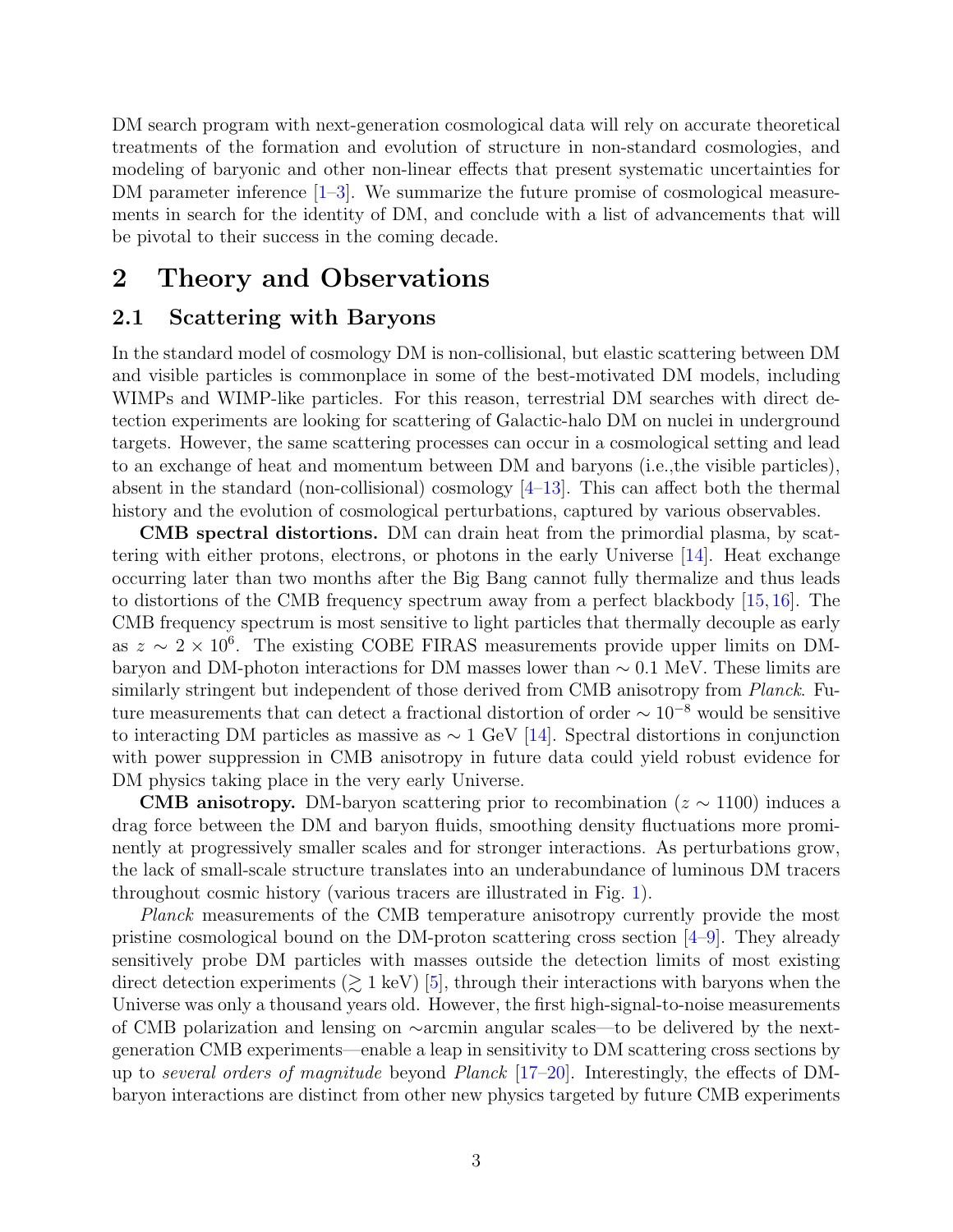(e.g., the neutrino mass, etc.), and their measurement is insensitive to uncertainties on cosmological parameters. CMB anisotropy is therefore a robust probe of DM, that can be further refined with application of high-accuracy treatments of DM signals [\[3\]](#page-6-1). However, in spite of its robustness, the CMB has a limited grasp of small scales, where the effects of the interactions are more prominent. Small scales are accessible to other observables, but are more prone to systematic modeling and measurement uncertainties.

**Lyman-** $\alpha$  **forest.** For example, SDSS Lyman- $\alpha$  forest measurements trace the matter power spectrum on comoving scale of about 1 Mpc; their analysis set some of the most stringent to-date cosmological bounds on DM-baryon interactions [\[7,](#page-6-7)[21\]](#page-7-4). These bounds imply that a proton residing in a Milky-Way-like galaxy does not scatter with DM over the age of the galaxy. Future spectroscopic surveys could improve upon these limits by reconstructing even smaller scales with similar measurements. However, inference of fundamental physics from these data relies on accurate modeling of the Lyman- $\alpha$  forest and non-linear evolution of small scales [\[22\]](#page-7-5). Future joint analyses with high-precision CMB measurements and probes that have orthogonal systematic uncertainties could alleviate such issues.

21-cm cosmology. Over the coming decade, measurements of the hyperfine 21-cm line in atomic hydrogen from the cosmic Dark Ages and Reionization will likely start to probe redshifts  $10 \le z \le 200$ , far beyond galaxy surveys. The strength of the 21-cm signal is proportional to the difference between the temperature of the gas (i.e., baryons) and of the CMB, and acts as a calorimeter, capturing the thermal history at these redshifts. If DM-baryon scattering occurs *after* recombination is complete, it can alter the temperature of baryons at that time. The sky-averaged signal and its fluctuations are both sensitive to this effect [\[23–](#page-7-6)[27\]](#page-7-7). Such a late-time scattering scenario arises, for example, in a simple and well-motivated model whereby DM particles carry a small electric charge and exhibit Coulomb-like interactions ("millicharged" DM) [\[28,](#page-7-8) [29\]](#page-7-9). This scenario is challenging to test in direct detection experiments [\[30\]](#page-8-0), and cosmological probes like the 21-cm signal may be an optimal detection channel. However, while the field of 21-cm cosmology is rapidly advancing, measurement of the 21-cm signal is still difficult to make, and necessitates control of an overwhelming Galactic-foreground systematic uncertainty. As was demonstrated with the recent analyses of the EDGES result [\[31\]](#page-8-1), cross-checks with other probes will likely be essential for the interpretation of future anomalies in the 21-cm signal as new physics [\[32–](#page-8-2)[34\]](#page-8-3).

Galaxies. Galaxies trace structure on even smaller scales, and thus hold a bold promise as a probe of DM physics [\[1\]](#page-6-0). Given the physical scales involved, studies of the abundances of dwarf and satellite galaxies, in particular, could unlock orders of magnitude improvement in sensitivity to DM interactions, compared to the high-redshift and large-scale probes discussed earlier. However, robust inference of fundamental physics from studies of galaxies will crucially depend on improvements in modeling and numerical simulation of their formation and evolution within cosmologies with interacting DM, and understanding of baryonic effects—a challenge that will need much attention in the coming decade  $[1]^2$  $[1]^2$  $[1]^2$ .

<span id="page-3-0"></span><sup>2</sup>Observables such as galaxy clustering and weak lensing are also relevant for this discussion and could potentially test the same physics; however, they are a prime focus of other science white papers.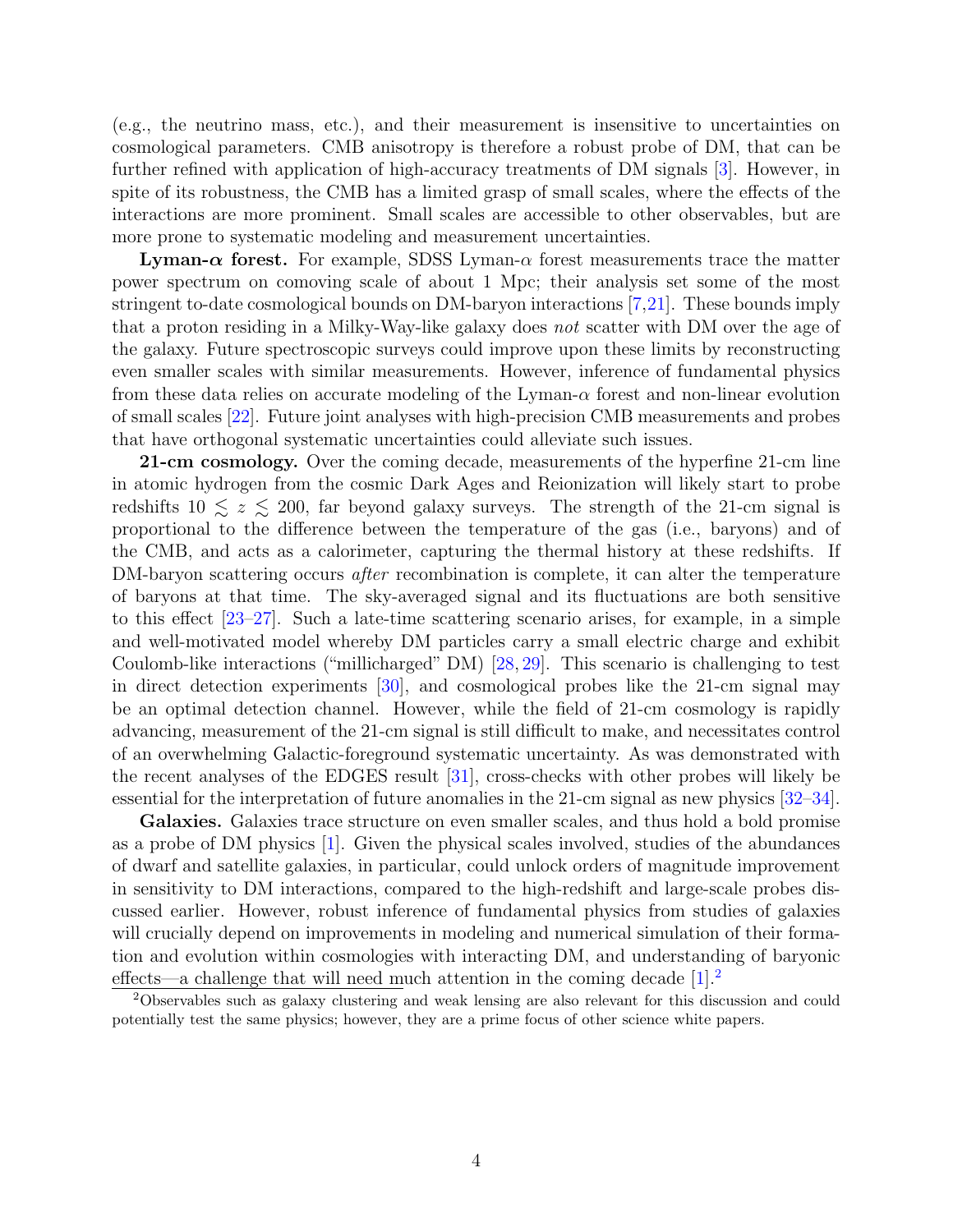#### 2.2 Scattering with Neutrinos

Neutrinos are one of the least well understood parts of the Standard Model of particle physics; indeed, non-vanishing neutrino masses require new physics to explain. In addition, terrestrial neutrino experiments and probes of astrophysical neutrinos have seen a number of anomalies that may indicate new physics [\[35–](#page-8-4)[40\]](#page-8-5). The idea that DM may communicate with visible matter through interactions with neutrinos is an intriguing possibility; however, laboratory tests of this scenario are currently unfeasible. Meanwhile, the high abundance of cosmological neutrinos allows for observational tests of their possible link with DM.

If neutrinos efficiently scatter with DM seconds after the Big Bang, the DM-neutrino fluid undergoes acoustic oscillations and diffusion damping, and is smoother than ordinary free-streaming neutrinos, with a smaller sound speed. CMB anisotropy captures this physics through a suppression of power and a shift of the acoustic peaks towards smaller angular scale—all used to probe DM-neutrino scattering with current CMB data [\[41–](#page-8-6)[44\]](#page-8-7). The smallscale power in matter fluctuations is also suppressed in this scenario, and can, in principle, probe even weaker interactions than the CMB; the best current bounds on the DM-neutrino scattering cross section come from Lyman- $\alpha$  forest observations [\[45\]](#page-9-0). As in the case of DMbaryon scattering, future CMB, Lyman- $\alpha$ , and galaxy surveys will increase the sensitivity to DM-neutrino scattering by mapping out structure on even smaller scales.

## 2.3 Annihilation and Decay

If DM interacts with visible particles, it may also annihilate or decay, further altering the thermal history of the Universe. If annihilation or decay products include electromagnetically interacting particles, these particles can generically heat and ionize the baryonic gas. Cosmological searches have distinct advantages over classic indirect searches for DM annihilation and decay, as they do not suffer from astrophysical backgrounds and large uncertainties in the distribution of DM in the target systems. Furthermore, they can probe processes with no detectable signals in terrestrial-scale experiments and in the local Universe; for example, decays with lifetimes comparable to the age of the Universe, and decays into invisible channels, such as neutrinos or new dark particles [\[46,](#page-9-1) [47\]](#page-9-2).

Increasing the ionization fraction near the time of recombination can affect the CMB anisotropy [\[48–](#page-9-3)[50\]](#page-9-4). Planck measurements of CMB temperature and polarization anisotropy on degree angular scales provide some of the strongest and most robust bounds on annihilations and decays of sub-GeV DM, complementing indirect searches that probe heavier DM candidates [\[51,](#page-9-5)[52\]](#page-9-6). Measurements from the next-generation ground-based CMB experiments can improve sensitivity to DM annihilation cross section and lifetime by a factor of a few. Furthermore, as discussed in the context of DM-baryon interactions, future observations of the cosmological 21-cm signal from atomic hydrogen can sensitively track gas temperature during cosmic Dark Ages and Reionization. As such, they can capture any new energy injection from DM decays and annihilations in the post-recombination Universe, likely surpassing the sensitivity of the CMB anisotropy to the same processes [\[47,](#page-9-2) [53](#page-9-7)[–56\]](#page-9-8).

## 2.4 Interactions with Dark Radiation

Models in which the dark sector is complex and contains not only dark matter, but also dark radiation (DR) that interacts with DM particles, are motivated in several ways [\[57\]](#page-9-9):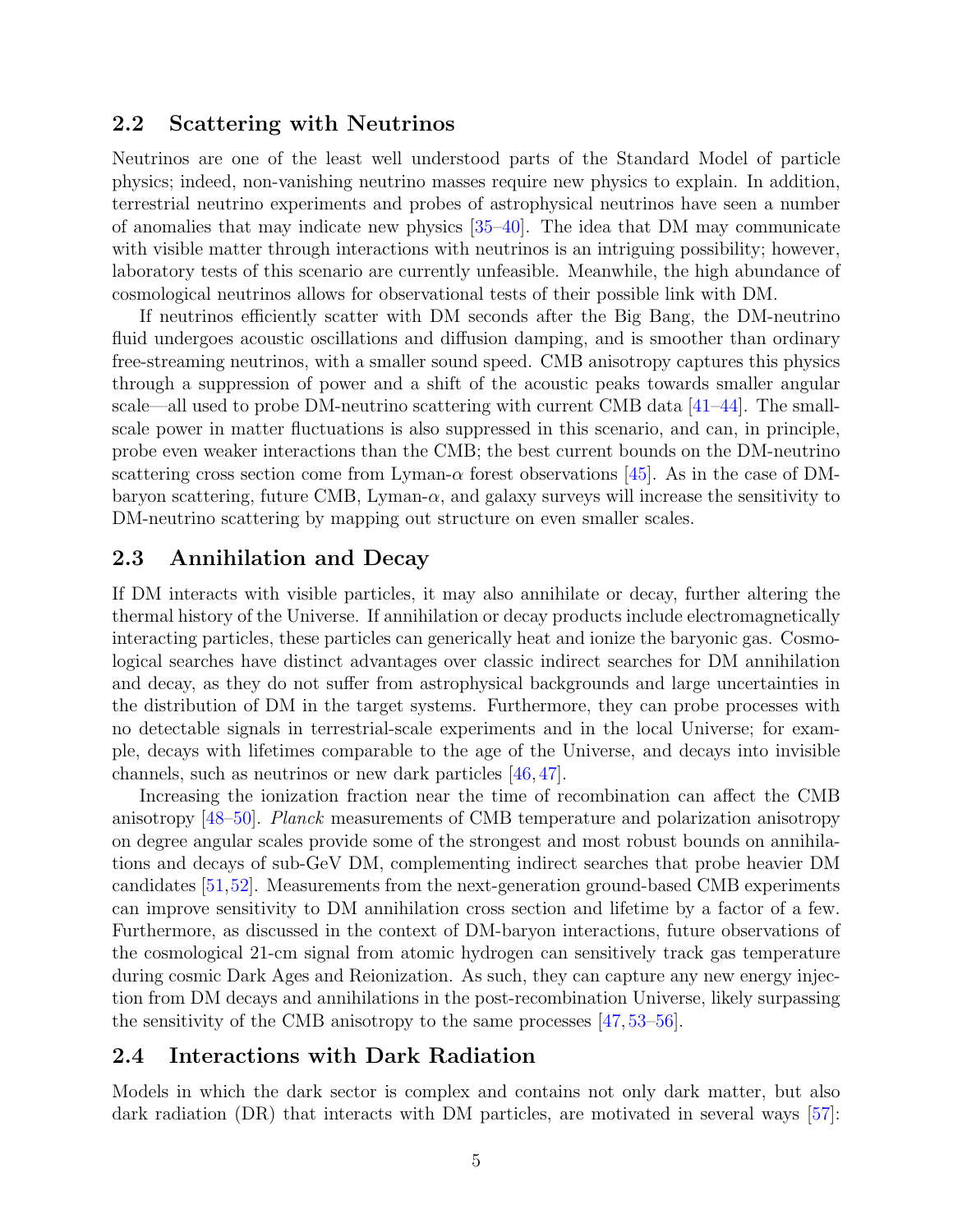they generically arise in theories proposed to explain the hierarchy problem of the Standard Model of particles [\[58,](#page-9-10) [59\]](#page-9-11); they could explain the anomalously low large-scale amplitude of matter fluctuations seen in some weak-lensing surveys [\[60–](#page-9-12)[63\]](#page-10-0); and they are a specific case of self-interacting DM, proposed as a possible solution for putative anomalies in DM structure on sub-galactic scales [\[64–](#page-10-1)[67\]](#page-10-2). Cosmology offers a unique way to probe DM-DR interactions, especially if DM resides in a secluded sector that only weakly couples to known particles.

Similar to how photon pressure prohibits the growth of baryon fluctuations until recombination, DM interacting with DR in the early Universe experiences suppressed growth of structure, as compared to a scenario with no DR. The resulting suppression of power is captured in the CMB anisotropy and all tracers of large-scale structure (similar to the case of DM-baryon interactions): galaxy clustering, galaxy weak lensing, the Lyman- $\alpha$  forest, and the cosmological 21-cm signal [\[68–](#page-10-3)[70\]](#page-10-4). Notably, cosmological signatures of DR are distinct from signatures of relativistic particles that do not couple to DM, such as the standard free-streaming neutrinos [\[71–](#page-10-5)[73\]](#page-10-6). High-precision measurements of small-angular-scale CMB polarization anisotropy with the next-generation ground-based experiments could robustly detect or rule out DM-DR interactions taking place in the early Universe, even in the case where only a small fraction (less than 5%) of DM couples to DR. As in previous DM scenarios, other tracers of matter could probe even smaller scales, and weaker interactions.

# 3 Recommendations

The next decade of observations will open avenues to broadly probe the fundamental nature of DM in context of compelling theoretical scenarios, complementing the reach of terrestrial experiments. Many individual probes—the next-generation CMB and galaxy surveys, and 21-cm line intensity measurements—will reach sufficient raw sensitivity to potentially uncover DM signals that are invisible to the present-day searches. However, a linchpin to their robustness as probes of fundamental physics will be in their synergies: cross-validation between different data sets will be necessary to establish a discovery and measure properties of DM particles with cosmological observations. The following are all central components to realizing the full potential of this program in the coming decade:

- Observations:
	- Next-generation measurements of high-multipole CMB anisotropy and lensing.
	- Next-generation surveys of large-scale structure (21-cm tomography, Lyman- $\alpha$ ) forest, and galaxy surveys).
	- Thermal-history measurements (global 21-cm signal, CMB spectral distortions).
	- Near-field cosmology (local probes of small-scale structure).
- Theory and analysis:
	- High-accuracy theoretical prediction of cosmological DM signals.
	- Simulation and modeling of non-linearities in novel DM cosmologies.
	- Understanding of baryonic systematic uncertainties in DM-related inference.
	- Frameworks for joint analyses of cosmological and other DM probes.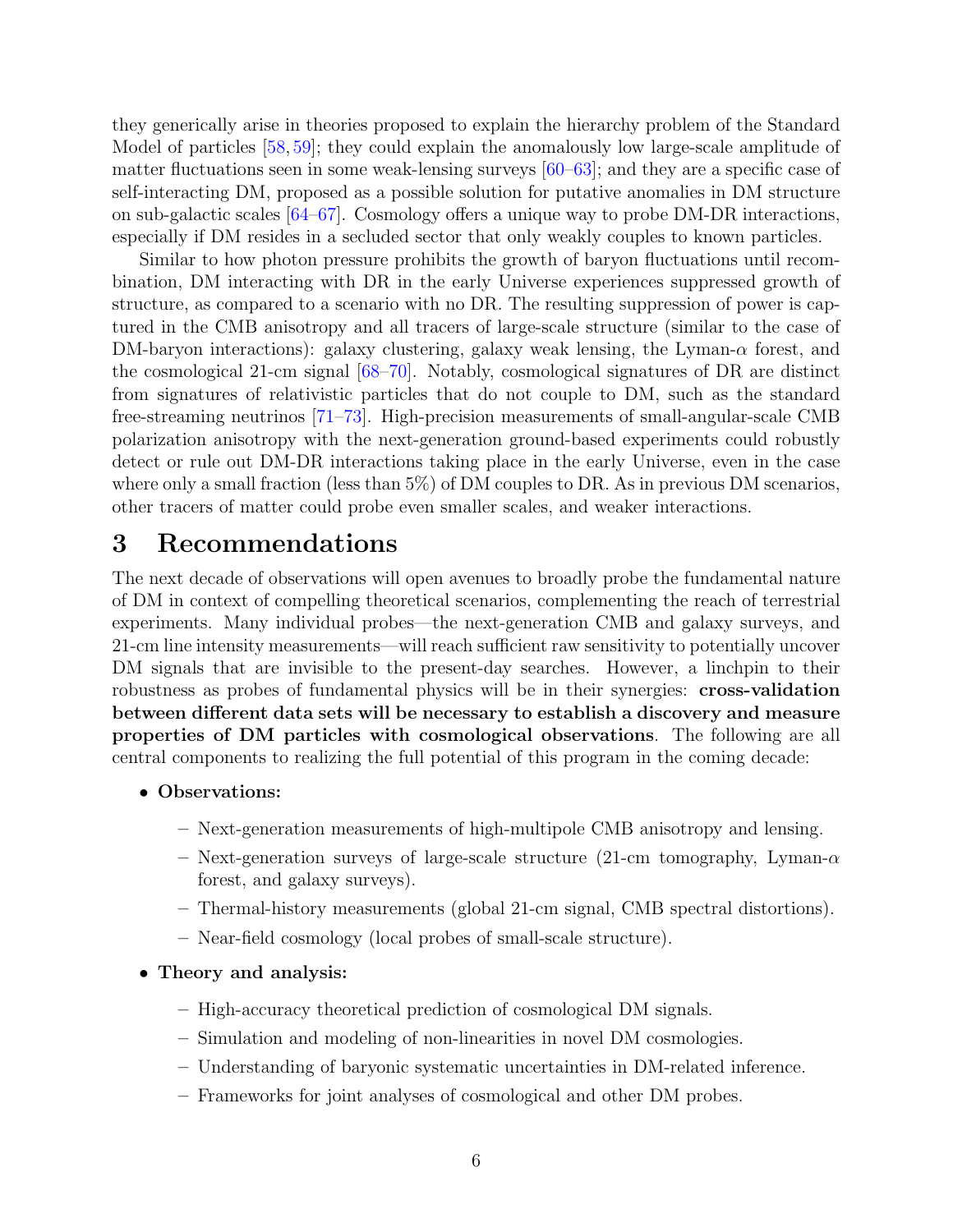## References

- <span id="page-6-0"></span>[1] A. Drlica-Wagner, Y.-Y. Mao, and et al., "Probing the Fundamental Nature of Dark Matter with the Large Synoptic Survey Telescope," arXiv e-prints, p. arXiv:1902.01055, Feb 2019.
- [2] R. Murgia, V. Iršič, and M. Viel, "Novel constraints on noncold, nonthermal dark matter from Lyman- $\alpha$  forest data," *Phys. Rev. D*, vol. 98, p. 083540, Oct 2018.
- <span id="page-6-1"></span>[3] Y. Ali-Ha¨ımoud, "Boltzmann-Fokker-Planck formalism for dark matter-baryon scattering," Phys. Rev. D, vol. 99, p. 023523, Jan. 2019.
- <span id="page-6-2"></span>[4] K. K. Boddy and V. Gluscevic, "First Cosmological Constraint on the Effective Theory of Dark Matter-Proton Interactions," Phys. Rev., vol. D98, no. 8, p. 083510, 2018.
- <span id="page-6-6"></span>[5] V. Gluscevic and K. K. Boddy, "Constraints on Scattering of keV–TeV Dark Matter with Protons in the Early Universe," Phys. Rev. Lett., vol. 121, no. 8, p. 081301, 2018.
- [6] K. K. Boddy, V. Gluscevic, V. Poulin, E. D. Kovetz, M. Kamionkowski, and R. Barkana, "A Critical Assessment of CMB Limits on Dark Matter-Baryon Scattering: New Treatment of the Relative Bulk Velocity," 2018.
- <span id="page-6-7"></span>[7] W. L. Xu, C. Dvorkin, and A. Chael, "Probing sub-GeV Dark Matter-Baryon Scattering with Cosmological Observables," *Phys. Rev.*, vol. D97, no. 10, p. 103530, 2018.
- [8] T. R. Slatyer and C.-L. Wu, "Early-Universe constraints on dark matter-baryon scattering and their implications for a global 21 cm signal," Phys. Rev., vol. D98, no. 2, p. 023013, 2018.
- <span id="page-6-5"></span>[9] C. Dvorkin, K. Blum, and M. Kamionkowski, "Constraining Dark Matter-Baryon Scattering with Linear Cosmology," Phys. Rev., vol. D89, no. 2, p. 023519, 2014.
- [10] C. Bœhm, P. Fayet, and R. Schaeffer, "Constraining dark matter candidates from structure formation," Physics Letters B, vol. 518, pp. 8–14, Oct 2001.
- [11] C. Boehm and R. Schaeffer, "Constraints on Dark Matter interactions from structure formation: damping lengths," Astron. Astrophys., vol. 438, pp. 419–442, Aug 2005.
- [12] C. Bœhm and P. Fayet, "Scalar dark matter candidates," Nuclear Physics B, vol. 683, pp. 219–263, Apr 2004.
- <span id="page-6-3"></span>[13] K. Sigurdson, M. Doran, A. Kurylov, R. R. Caldwell, and M. Kamionkowski, "Darkmatter electric and magnetic dipole moments," vol. 70, p. 083501, Oct. 2004. [Erratum: Phys. Rev. D 73, 089903 (2006)].
- <span id="page-6-4"></span>[14] Y. Ali-Ha¨ımoud, J. Chluba, and M. Kamionkowski, "Constraints on Dark Matter Interactions with Standard Model Particles from Cosmic Microwave Background Spectral Distortions," Physical Review Letters, vol. 115, p. 071304, Aug. 2015.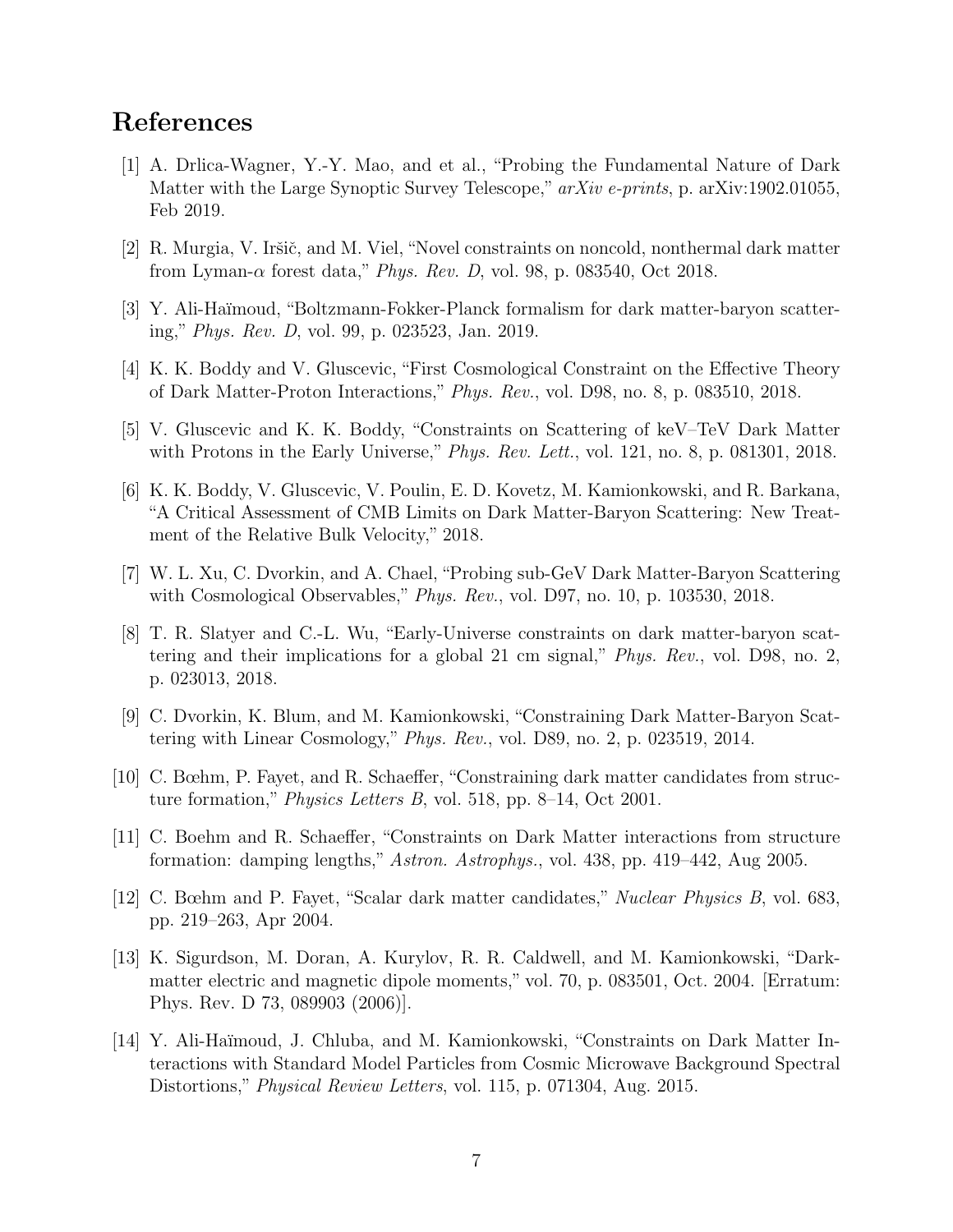- <span id="page-7-0"></span>[15] W. Hu and J. Silk, "Thermalization and spectral distortions of the cosmic background radiation," Phys. Rev. D, vol. 48, pp. 485–502, July 1993.
- <span id="page-7-1"></span>[16] J. Chluba and R. A. Sunyaev, "The evolution of CMB spectral distortions in the early Universe," Mon. Not. R. Astron. Soc., vol. 419, pp. 1294–1314, Jan. 2012.
- <span id="page-7-2"></span>[17] Z. Li, V. Gluscevic, K. K. Boddy, and M. S. Madhavacheril, "Disentangling dark physics with cosmic microwave background experiments," Phys. Rev. D, vol. 98, p. 123524, Dec 2018.
- [18] The Simons Observatory collaboration, "The Simons Observatory: science goals and forecasts," Journal of Cosmology and Astro-Particle Physics, vol. 2019, p. 056, Feb 2019.
- [19] K. N. Abazajian et al., "CMB-S4 Science Book, First Edition," 2016.
- <span id="page-7-3"></span>[20] S. Hanany and et al., "PICO: Probe of Inflation and Cosmic Origins," arXiv e-prints, p. arXiv:1902.10541, Feb 2019.
- <span id="page-7-4"></span>[21] C. Dvorkin, K. Blum, and M. Zaldarriaga, "Perturbed Recombination from Dark Matter Annihilation," Phys. Rev., vol. D87, no. 10, p. 103522, 2013.
- <span id="page-7-5"></span>[22] V. Iršič, M. Viel, M. G. Haehnelt, J. S. Bolton, S. Cristiani, G. D. Becker, V. D'Odorico, G. Cupani, T.-S. Kim, T. A. M. Berg, S. López, S. Ellison, L. Christensen, K. D. Denney, and G. Worseck, "New constraints on the free-streaming of warm dark matter from intermediate and small scale Lyman- $\alpha$  forest data," *Phys. Rev. D*, vol. 96, p. 023522, Jul 2017.
- <span id="page-7-6"></span>[23] J. B. Muñoz, E. D. Kovetz, and Y. Ali-Haïmoud, "Heating of baryons due to scattering with dark matter during the dark ages," *Phys. Rev. D*, vol. 92, p. 083528, Oct. 2015.
- [24] R. Barkana, "Possible interaction between baryons and dark-matter particles revealed by the first stars," *Nature (London)*, vol. 555, pp. 71–74, Mar. 2018.
- [25] A. Fialkov, R. Barkana, and A. Cohen, "Constraining Baryon-Dark-Matter Scattering with the Cosmic Dawn 21-cm Signal," *Physical Review Letters*, vol. 121, p. 011101, July 2018.
- [26] J. B. Muñoz, C. Dvorkin, and A. Loeb, "21-cm Fluctuations from Charged Dark Matter," Physical Review Letters, vol. 121, p. 121301, Sept. 2018.
- <span id="page-7-7"></span>[27] J. B. Mu˜noz and A. Loeb, "Insights on Dark Matter from Hydrogen during Cosmic Dawn," arXiv e-prints, p. arXiv:1802.10094, Feb 2018.
- <span id="page-7-8"></span>[28] M. Battaglieri and et al., "US Cosmic Visions: New Ideas in Dark Matter 2017: Community Report,"  $arXiv$  e-prints, p.  $arXiv:1707.04591$ , Jul 2017.
- <span id="page-7-9"></span>[29] C. Dvorkin, T. Lin, and K. Schutz, "Making dark matter out of light: freeze-in from plasma effects," arXiv e-prints, p. arXiv:1902.08623, Feb 2019.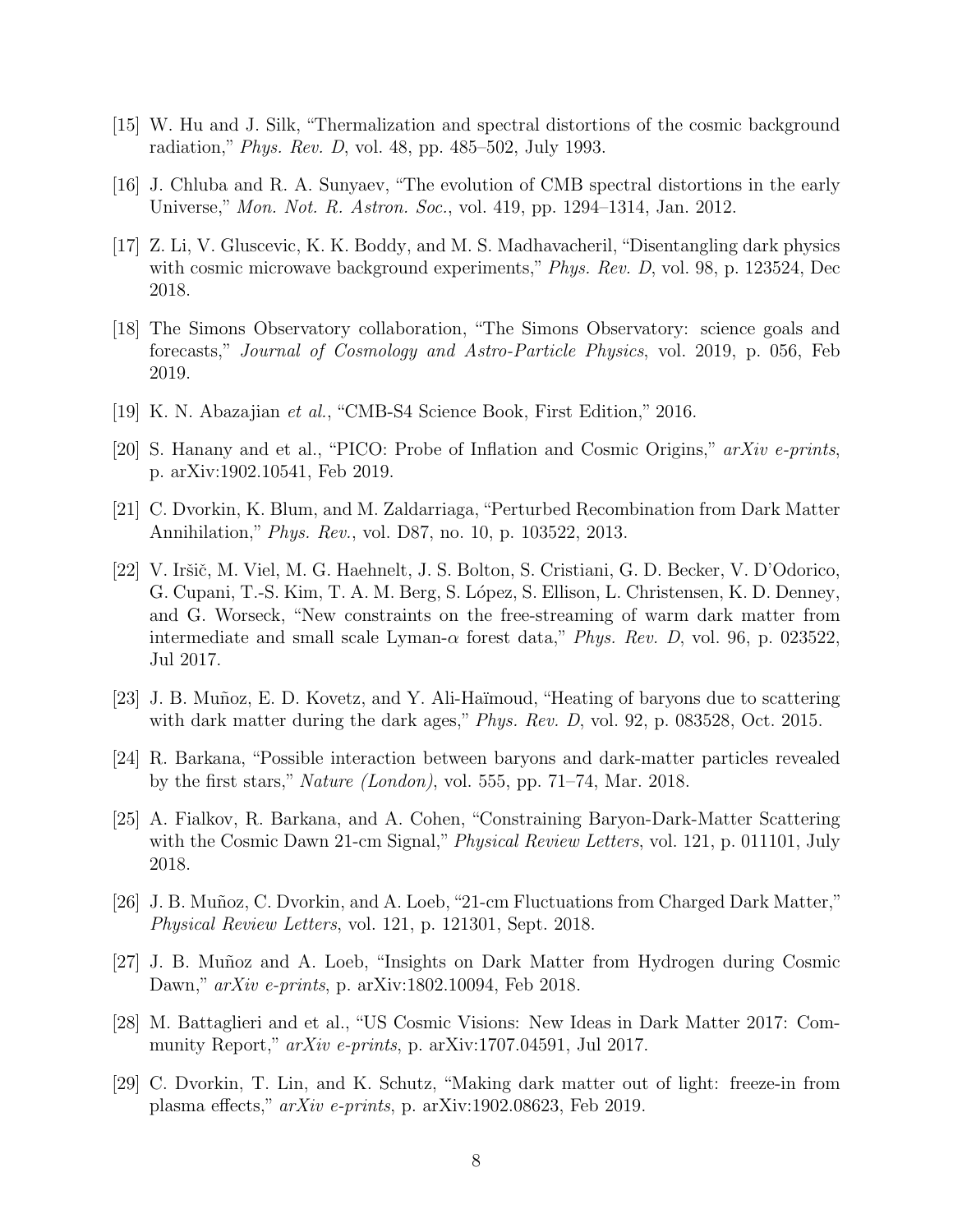- <span id="page-8-0"></span>[30] S. D. McDermott, H.-B. Yu, and K. M. Zurek, "Turning off the lights: How dark is dark matter?," Phys. Rev. D, vol. 83, p. 063509, Mar 2011.
- <span id="page-8-1"></span>[31] J. D. Bowman, A. E. E. Rogers, R. A. Monsalve, T. J. Mozdzen, and N. Mahesh, An absorption profile centred at 78 megahertz in the sky-averaged spectrum," Nature (London), vol. 555, pp. 67–70, Mar. 2018.
- <span id="page-8-2"></span>[32] R. Barkana, "Possible interaction between baryons and dark-matter particles revealed by the first stars," vol. 555, no. 7694, pp. 71–74, 2018.
- [33] E. D. Kovetz, V. Poulin, V. Gluscevic, K. K. Boddy, R. Barkana, and M. Kamionkowski, "Tighter Limits on Dark Matter Explanations of the Anomalous EDGES 21cm Signal," 2018.
- <span id="page-8-3"></span>[34] A. Berlin, D. Hooper, G. Krnjaic, and S. D. McDermott, "Severely Constraining Dark Matter Interpretations of the 21-cm Anomaly," 2018.
- <span id="page-8-4"></span>[35] C. Athanassopoulos *et al.*, "Evidence for anti-muon-neutrino  $\rightarrow$  anti-electron-neutrino oscillations from the LSND experiment at LAMPF,"Phys. Rev. Lett., vol. 77, pp. 3082– 3085, 1996.
- [36] A. Aguilar-Arevalo et al., "Evidence for neutrino oscillations from the observation of anti-neutrino(electron) appearance in a anti-neutrino(muon) beam," Phys. Rev., vol. D64, p. 112007, 2001.
- [37] A. A. Aguilar-Arevalo *et al.*, "A Search for electron neutrino appearance at the  $\Delta m^2 \sim$ 1eV<sup>2</sup> scale," Phys. Rev. Lett., vol. 98, p. 231801, 2007.
- [38] MiniBooNE Collaboration, "Significant Excess of ElectronLike Events in the Mini-BooNE Short-Baseline Neutrino Experiment," arXiv e-prints, p. arXiv:1805.12028, May 2018.
- [39] P. W. Gorham et al., "Characteristics of Four Upward-pointing Cosmic-ray-like Events Observed with ANITA," Phys. Rev. Lett., vol. 117, no. 7, p. 071101, 2016.
- <span id="page-8-5"></span>[40] P. W. Gorham et al., "Observation of an Unusual Upward-going Cosmic-ray-like Event in the Third Flight of ANITA," Phys. Rev. Lett., vol. 121, no. 16, p. 161102, 2018.
- <span id="page-8-6"></span>[41] G. Mangano, A. Melchiorri, P. Serra, A. Cooray, and M. Kamionkowski, "Cosmological bounds on dark matter-neutrino interactions," Phys. Rev., vol. D74, p. 043517, 2006.
- [42] M. Escudero, O. Mena, A. C. Vincent, R. J. Wilkinson, and C. Bœhm, "Exploring dark matter microphysics with galaxy surveys," JCAP, vol. 1509, no. 09, p. 034, 2015.
- [43] E. Di Valentino, C. Bøehm, E. Hivon, and F. R. Bouchet, "Reducing the  $H_0$  and  $\sigma_8$ tensions with Dark Matter-neutrino interactions,"Phys. Rev., vol. D97, no. 4, p. 043513, 2018.
- <span id="page-8-7"></span>[44] J. A. D. Diacoumis and Y. Y. Wong, "Prior dependence of cosmological constraints on dark matter-radiation interactions," 2018.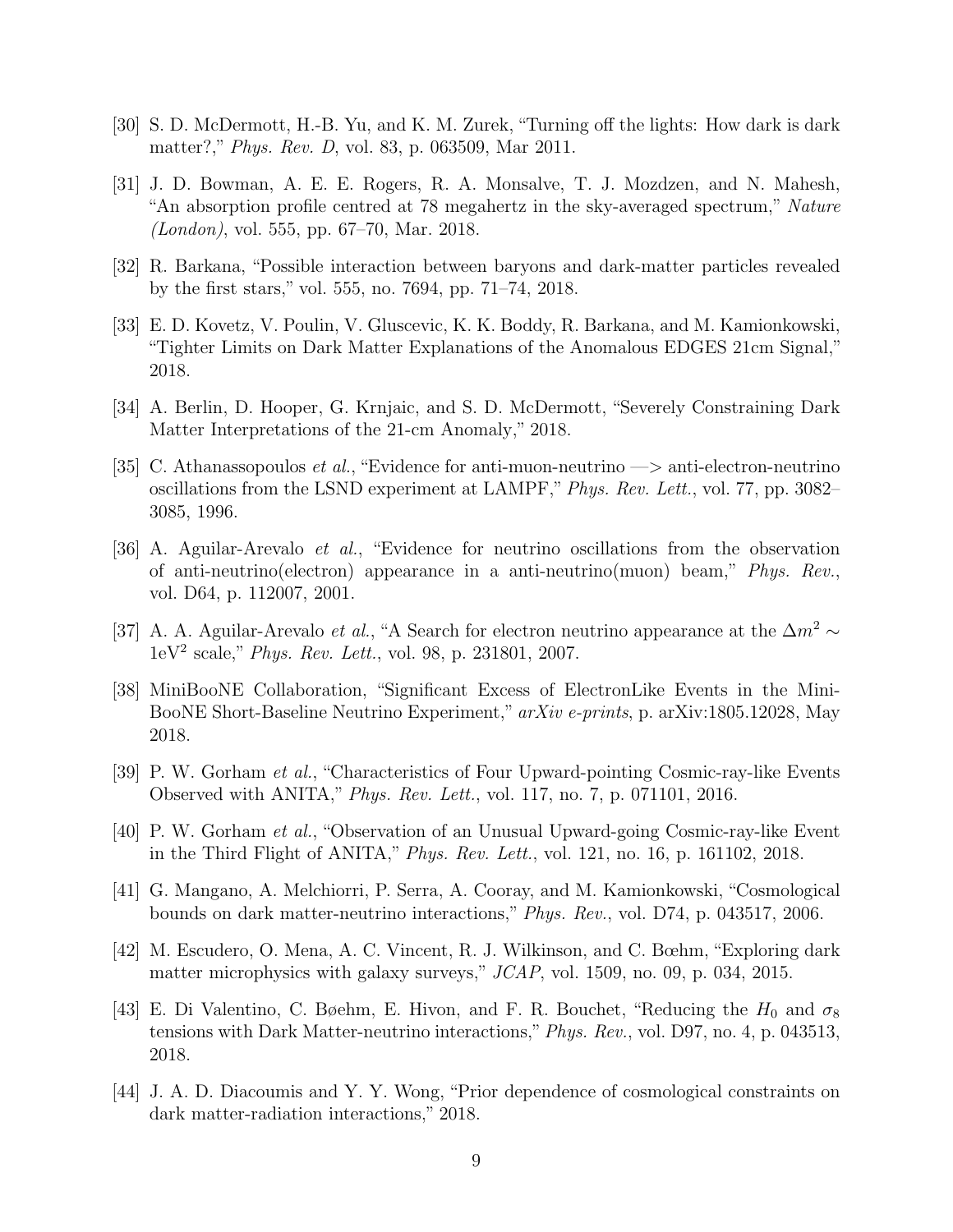- <span id="page-9-0"></span>[45] R. J. Wilkinson, C. Boehm, and J. Lesgourgues, "Constraining Dark Matter-Neutrino Interactions using the CMB and Large-Scale Structure," JCAP, vol. 1405, p. 011, 2014.
- <span id="page-9-1"></span>[46] V. Poulin, P. D. Serpico, and J. Lesgourgues, "A fresh look at linear cosmological constraints on a decaying dark matter component," JCAP, vol. 1608, no. 08, p. 036, 2016.
- <span id="page-9-2"></span>[47] V. Poulin, J. Lesgourgues, and P. D. Serpico, "Cosmological constraints on exotic injection of electromagnetic energy," JCAP, vol. 1703, no. 03, p. 043, 2017.
- <span id="page-9-3"></span>[48] J. A. Adams, S. Sarkar, and D. W. Sciama, "CMB anisotropy in the decaying neutrino cosmology," Mon. Not. Roy. Astron. Soc., vol. 301, pp. 210–214, 1998.
- [49] X.-L. Chen and M. Kamionkowski, "Particle decays during the cosmic dark ages," Phys. Rev., vol. D70, p. 43502, 2004.
- <span id="page-9-4"></span>[50] N. Padmanabhan and D. P. Finkbeiner, "Detecting Dark Matter Annihilation with CMB Polarization: Signatures and Experimental Prospects," Phys. Rev., vol. D72, p. 23508, 2005.
- <span id="page-9-5"></span>[51] N. Aghanim et al., "Planck 2018 results. VI. Cosmological parameters," 2018.
- <span id="page-9-6"></span>[52] T. R. Slatyer and C.-L. Wu, "General Constraints on Dark Matter Decay from the Cosmic Microwave Background," Phys. Rev., vol. D95, no. 2, p. 023010, 2017.
- <span id="page-9-7"></span>[53] S. R. Furlanetto, S. P. Oh, and E. Pierpaoli, "The Effects of Dark Matter Decay and Annihilation on the High-Redshift 21 cm Background," Phys. Rev., vol. D74, p. 103502, 2006.
- [54] M. Valdes, A. Ferrara, M. Mapelli, and E. Ripamonti, "Constraining DM through 21 cm observations," Mon. Not. Roy. Astron. Soc., vol. 377, pp. 245–252, 2007.
- [55] C. Evoli, A. Mesinger, and A. Ferrara, "Unveiling the nature of dark matter with high redshift 21 cm line experiments," JCAP, vol. 1411, no. 11, p. 024, 2014.
- <span id="page-9-8"></span>[56] L. Lopez-Honorez, O. Mena, A. Molin/'e, S. Palomares-Ruiz, and A. C. Vincent, "The 21 cm signal and the interplay between dark matter annihilations and astrophysical processes," JCAP, vol. 1608, no. 08, p. 004, 2016.
- <span id="page-9-9"></span>[57] J. Alexander and et al., "Dark Sectors 2016 Workshop: Community Report," arXiv e-prints, p. arXiv:1608.08632, Aug 2016.
- <span id="page-9-10"></span>[58] N. Arkani-Hamed, T. Cohen, R. T. D'Agnolo, A. Hook, H. D. Kim, and D. Pinner, "Solving the Hierarchy Problem at Reheating with a Large Number of Degrees of Freedom," Phys. Rev. Lett., vol. 117, no. 25, p. 251801, 2016.
- <span id="page-9-11"></span>[59] Z. Chacko, D. Curtin, M. Geller, and Y. Tsai, "Cosmological Signatures of a Mirror Twin Higgs," JHEP, vol. 09, p. 163, 2018.
- <span id="page-9-12"></span>[60] J. Lesgourgues, G. Marques-Tavares, and M. Schmaltz, "Evidence for dark matter interactions in cosmological precision data?," JCAP, vol. 1602, no. 02, p. 037, 2016.